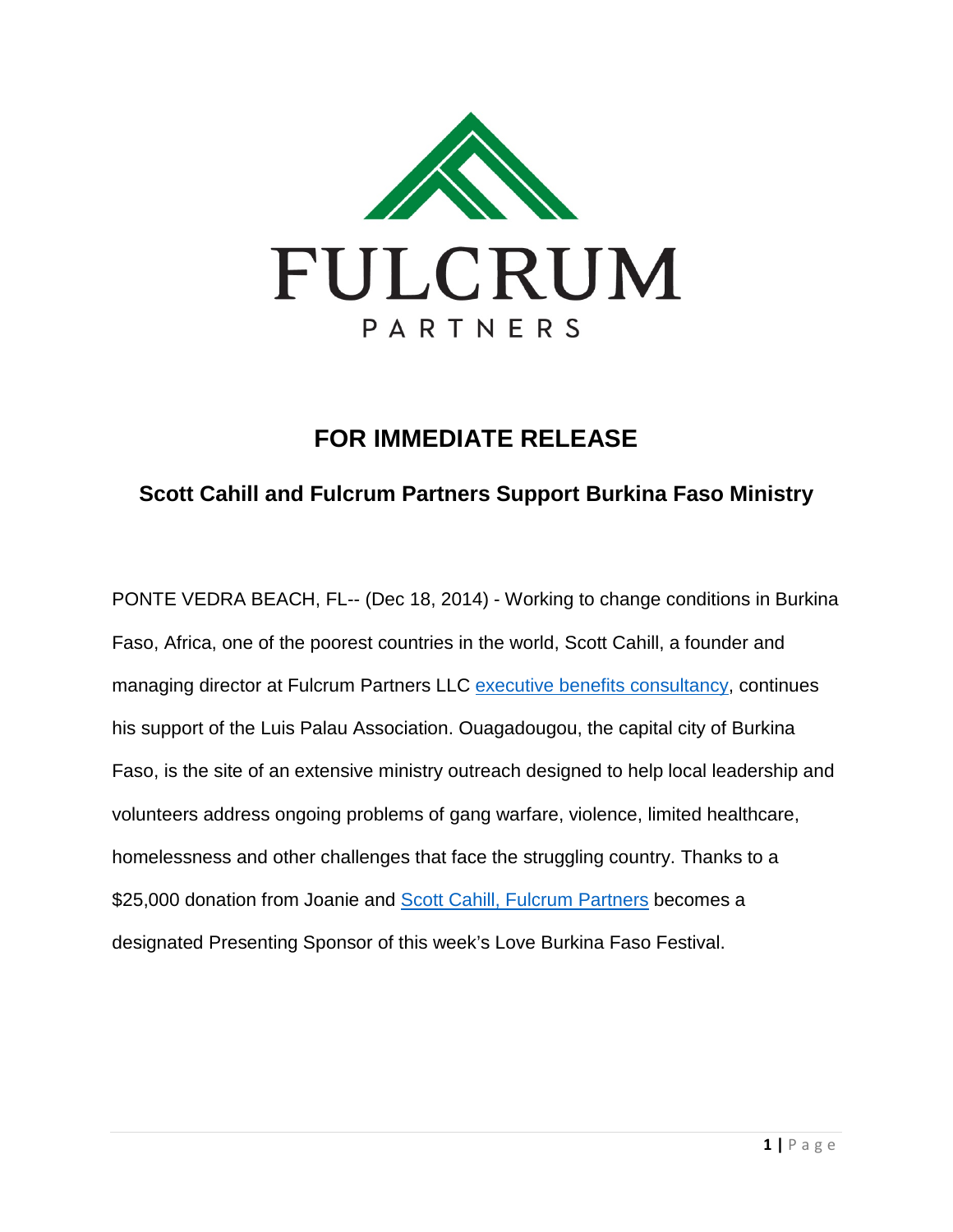Scott Cahill said, "The Love Burkina Faso Festival was planned for November, but civil unrest and a political coup necessitated that Andrew Palau and his team reschedule. The event goes forward this week and we are privileged to help make that possible. The work being done by Luis Palau, and continued by his son Andrew, is a critical ministry outreach in a country that is fighting an enormous battle against poverty, human trafficking, crime, disease, and illiteracy."

[Luis Palau](http://www.palau.org/what-we-do/initiatives/ouagadougou-burkina-faso) added, "A nation will not be moved by timid methods. Today's young people understand music and technology, but few have an understanding of what a life walked in faith can produce."

## **Read more: <http://www.fulcrumpartnersllc.com/love-burkina-faso-sponsorship>**

## **About Fulcrum Partners LLC:**

Fulcrum Partners LLC (www.fulcrumpartnersllc.com) is one of the nation's leading and

largest executive benefits consultancies. Fulcrum Partners is a wholly independent,

member-owned firm dedicated to helping organizations enhance their Total Rewards

Strategy. Founded in Ponte Vedra Beach, FL in 2007, today the company has offices in

Atlanta; Chicago; Charleston, (South Carolina); Columbus, (Ohio); Delray Beach,

Florida; Honolulu; Houston; Los Angeles; Orlando; Ponte Vedra Beach, (Florida);

Portland, (Oregon); and Washington D.C.

*Securities offered through ValMark Securities, Inc. Member FINRA, SIPC, 130 Springside Drive, Suite 300, Akron, OH 44333-2431, Tel 1-800-765-5201 or NFP Advisor Services, LLC a Broker/Dealer, Member FINRA/SIPC and a Federally Registered Investment Advisor. ValMark Advisers, Inc. is an SEC Registered Investment Advisor. Fulcrum Partners LLC is a separate entity from ValMark Securities, Inc., ValMark Advisers, Inc. and NFP Advisor Services, LLC.*

*Securities offered through Registered Representatives of NFP Advisor Services, LLC or ValMark Securities, Inc., Members FINRA/SIPC. Investment Advisory Services offered through Investment Advisor Representatives of NFP Advisor Services, LLC or Valmark Advisers, Inc.*